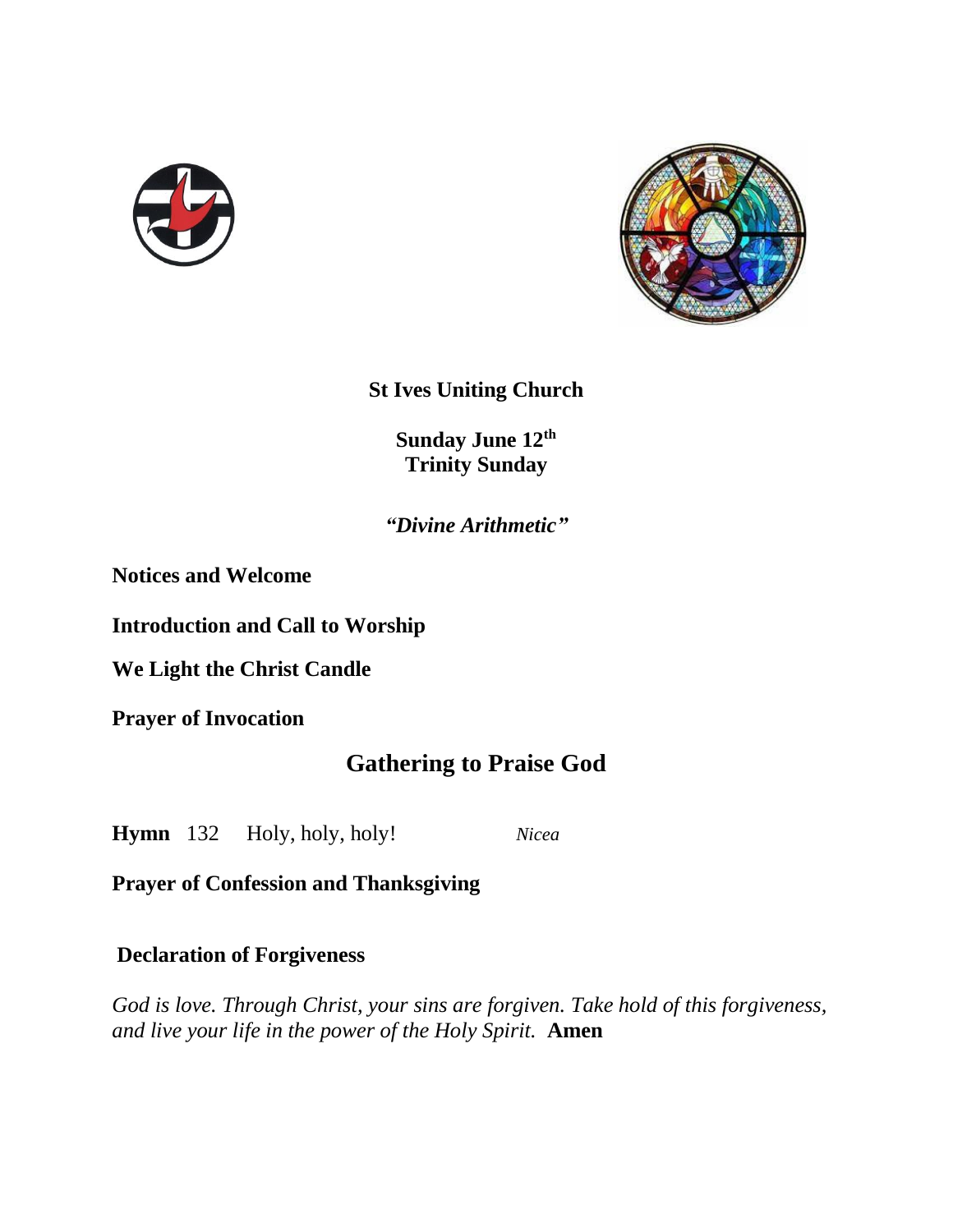# **Listening to God's Word.**

# **Responsive Reading** Psalm 8

LORD, our Lord, how majestic is your name in all the earth! You have set your glory in the heavens.

# **<sup>2</sup> Through the praise of children and infants you have established a stronghold against your enemies to silence the foe and the avenger.**

**<sup>3</sup>**When I consider your heavens, the work of your fingers, the moon and the stars, which you have set in place,

# **<sup>4</sup>what is mankind that you are mindful of them, human beings that you care for them?**

**<sup>5</sup>** You have made them a little lower than the angels and crowned them $[<sup>f</sup>]$  with glory and honour.

# **<sup>6</sup> You made them rulers over the works of your hands; you put everything under their feet:**

**<sup>7</sup>** all flocks and herds, and the animals of the wild,

# **8 the birds in the sky, and the fish in the sea, all that swim the paths of the seas.**

**9** LORD, our Lord, how majestic is your name in all the earth!

#### **Amen.**

### **First Lesson Beth Facer**

Romans Chapter 5 Verses 1 - 9

Therefore, since we have been justified through faith, we have peace with God through our Lord Jesus Christ, <sup>2</sup> through whom we have gained access by faith into this grace in which we now stand. And we boast in the hope of the glory of God. **<sup>3</sup>**Not only so, but we also glory in our sufferings, because we know that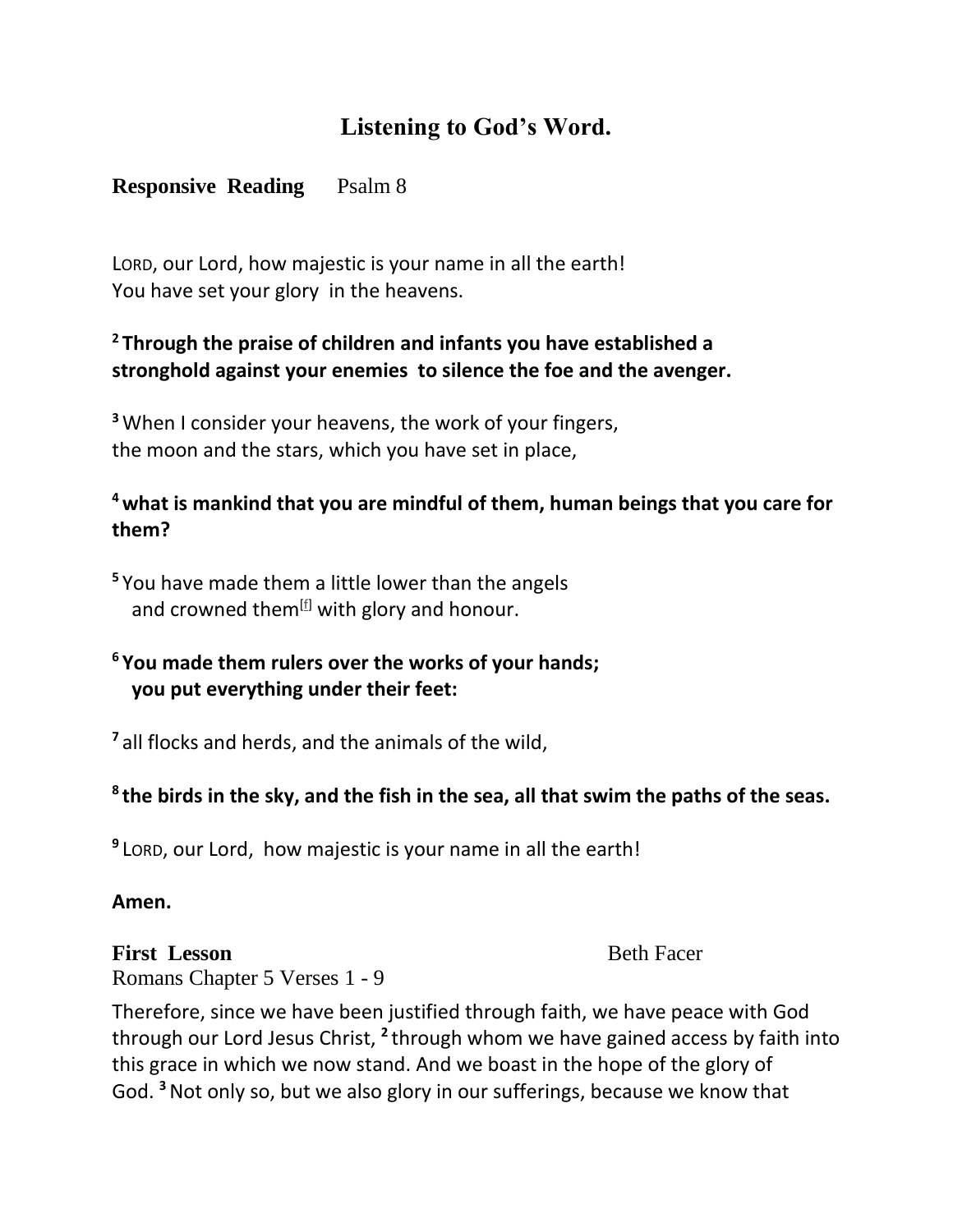suffering produces perseverance; <sup>4</sup> perseverance, character; and character, hope. **<sup>5</sup>**And hope does not put us to shame, because God's love has been poured out into our hearts through the Holy Spirit, who has been given to us.

**<sup>6</sup>** You see, at just the right time, when we were still powerless, Christ died for the ungodly. **<sup>7</sup>** Very rarely will anyone die for a righteous person, though for a good person someone might possibly dare to die. **<sup>8</sup>** But God demonstrates his own love for us in this: While we were still sinners, Christ died for us.

*This is the Word of the Lord Thanks be to God*

**Hymn** 158 God has spoken by his prophets*Ode to Joy*

### **Second Lesson** Richard Facer

John Chapter 16 Verses  $5 - 15$ 

**<sup>5</sup>** But now I am going to him who sent me. None of you asks me, 'Where are you going?' **<sup>6</sup>** Rather, you are filled with grief because I have said these things. **<sup>7</sup>** But very truly I tell you, it is for your good that I am going away. Unless I go away, the Advocate will not come to you; but if I go, I will send him to you. **<sup>8</sup>**When he comes, he will prove the world to be in the wrong about sin and righteousness and judgment: **<sup>9</sup>** about sin, because people do not believe in me; **<sup>10</sup>** about righteousness, because I am going to the Father, where you can see me no longer; **<sup>11</sup>** and about judgment, because the prince of this world now stands condemned.

**<sup>12</sup>** "I have much more to say to you, more than you can now bear. **<sup>13</sup>** But when he, the Spirit of truth, comes, he will guide you into all the truth. He will not speak on his own; he will speak only what he hears, and he will tell you what is yet to come. **<sup>14</sup>**He will glorify me because it is from me that he will receive what he will make known to you. **<sup>15</sup>** All that belongs to the Father is mine. That is why I said the Spirit will receive from me what he will make known to you."

*This is the Gospel of the Lord*

*Lord Jesus Christ we give you our praise.*

**Sermon** "Divine Arithmetic" Lawrence Peak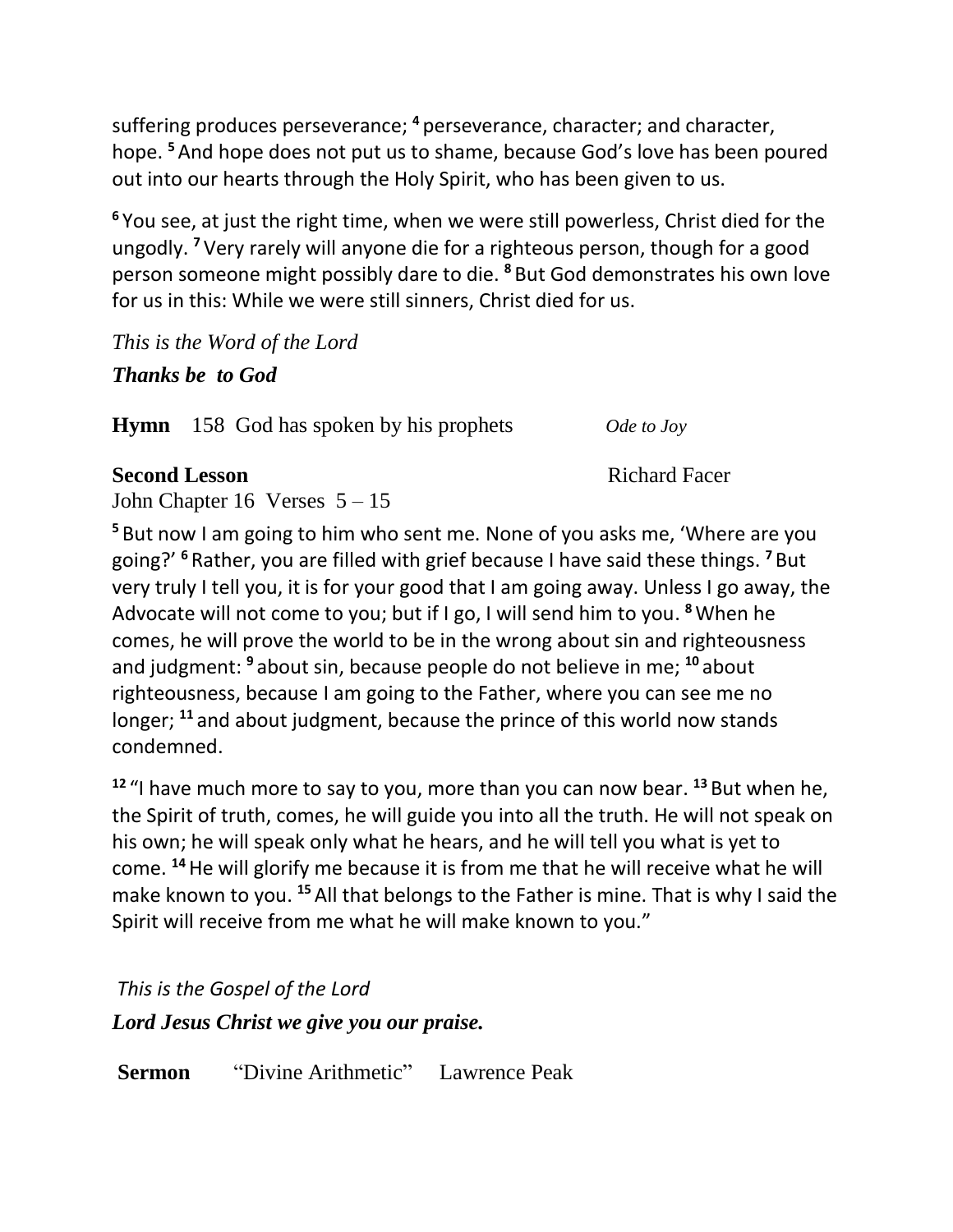## **Responding to God's Word.**

**Hymn** 160 Father all-loving and ruling in majesty*Was Lebet*

# **Offering**

## **Doxology**

Praise God, from whom all blessings flow, praise him, all creatures here below, praise him above, ye heavenly host, praise Father, Son and Holy Ghost.

## **Prayer of Dedication**

## **Prayers of the People Mike Tickell**

## **The Lord's Prayer**

Our Father in heaven, hallowed be your name, your kingdom come, your will be done, on earth as in heaven. Give us this day our daily bread. Forgive us our sins as we forgive those who sin against us. Save us from the time of trial and deliver us from evil. For the kingdom, the power and the glory are yours now and forever. Amen.

|                     | <b>Closing Hymn</b> 140 Firmly I believe and truly                                                                                                                                           | <b>Stuttgart TIS 349</b> |
|---------------------|----------------------------------------------------------------------------------------------------------------------------------------------------------------------------------------------|--------------------------|
| <b>Benediction</b>  | God, the Father make you holy in his love,<br>God, the Son, enrich you with his grace,<br>God, the Holy Spirit, strengthen you with joy,<br>The Lord bless you and keep you in eternal life. |                          |
| <b>Blessing 779</b> | May the feet of God walk with you                                                                                                                                                            | "Aubrey"                 |